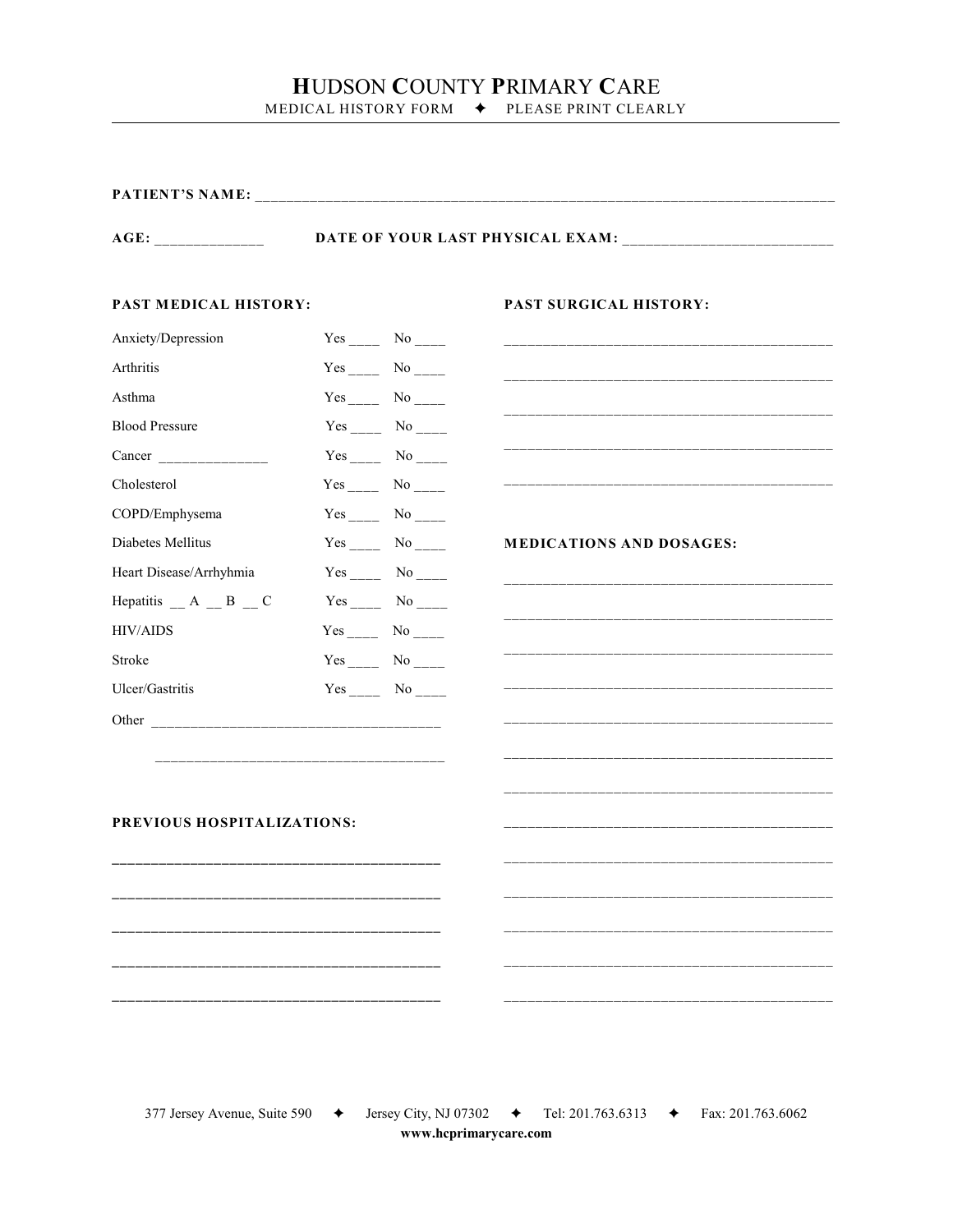## HUDSON COUNTY PRIMARY CARE MEDICAL HISTORY FORM  $\blacklozenge$  PLEASE PRINT CLEARLY

**ALLERGIES:** 

| Medications   | ___                                               |
|---------------|---------------------------------------------------|
|               |                                                   |
|               | _____________________________                     |
|               | _________                                         |
| Environmental |                                                   |
| Food          | ______________________<br>_______________________ |

### **FAMILY HISTORY:**

| Cancer                    | Yes No           |  |
|---------------------------|------------------|--|
| Cholesterol               | Yes No           |  |
| <b>Diabetes</b>           | $Yes \_$ No $\_$ |  |
| Heart disease             | Yes No           |  |
| Hypertension Yes No _____ |                  |  |
|                           |                  |  |
|                           |                  |  |
|                           |                  |  |

#### **SOCIAL HISTORY:**

| What is your marital status? S M D W |
|--------------------------------------|
|                                      |
|                                      |
|                                      |
| Do you drink alcohol?How much?       |
| Do you use drugs?                    |

377 Jersey Avenue, Suite 590 + Sersey City, NJ 07302 + Tel: 201.763.6313 + Fax: 201.763.6062 www.hcprimarycare.com